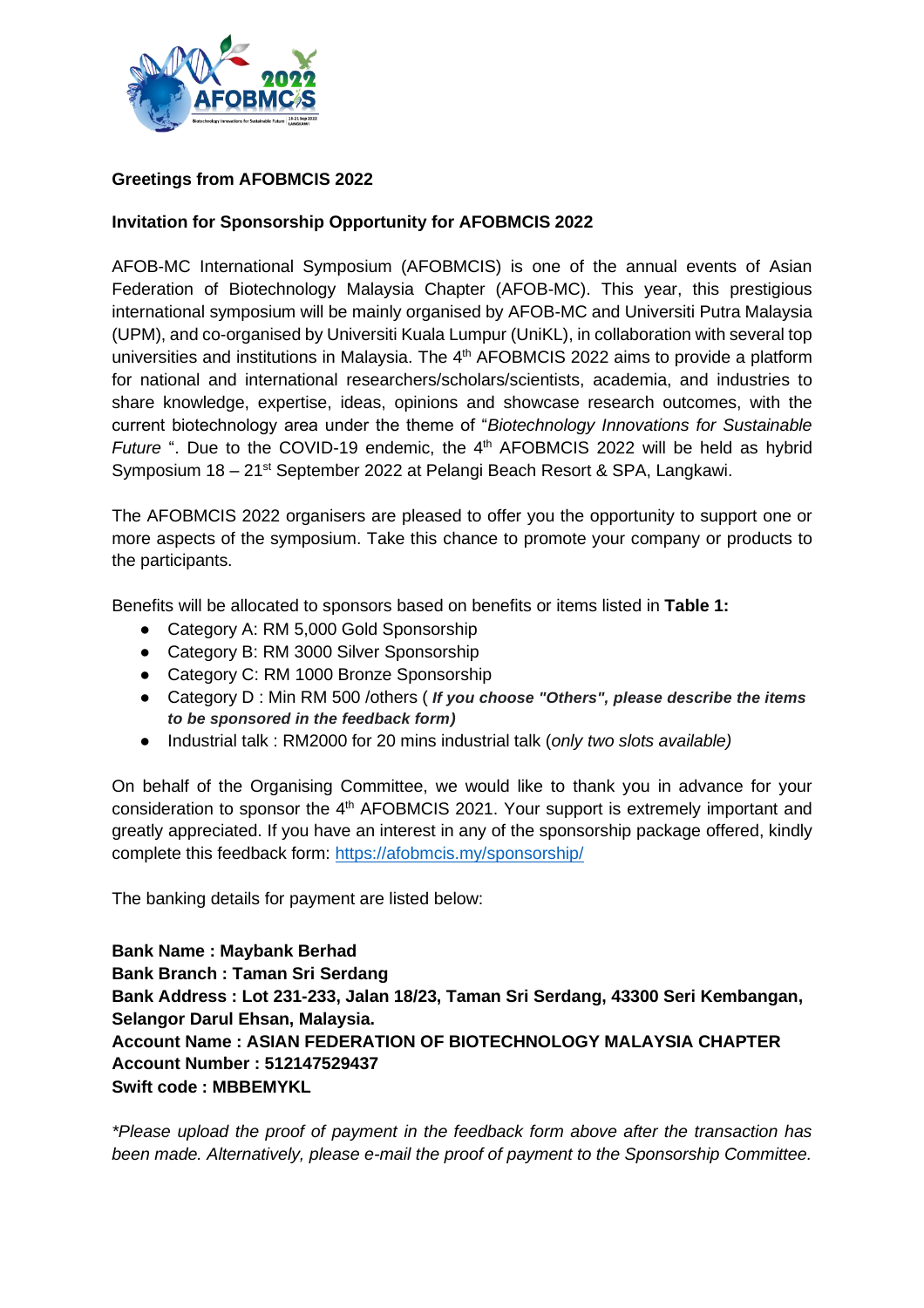|                                                                                                                                                      | Category                   |                      |                |                             |
|------------------------------------------------------------------------------------------------------------------------------------------------------|----------------------------|----------------------|----------------|-----------------------------|
| <b>Benefits</b>                                                                                                                                      | $\boldsymbol{A}$<br>(Gold) | B<br>(Silver)        | C<br>(Bronze)  | D<br>(Others *)             |
|                                                                                                                                                      | <b>RM 5,000</b>            | <b>RM 3,000</b>      | <b>RM 1000</b> | <b>Min</b><br><b>RM 500</b> |
| Verbal recognition of the sponsorship<br>during the Opening and Closing Ceremony                                                                     | ❖                          | ❖                    | ❖              | ❖                           |
| Company logo and URL on conference e-<br>proceeding and will stay on the conference<br>website for at least 6 months after<br>symposium.             | ❖                          | ❖                    | ❖              | ❖                           |
| Company logo, URL and description on<br>conference e-proceeding and will stay on<br>the conference website for at least 6<br>months after symposium. | ❖                          | ❖                    | ❖              |                             |
| One page promotional material on<br>conference e-proceeding and will stay on<br>the conference website for at least 6<br>months after symposium.     | ❖                          | ❖                    |                |                             |
| Standing banners (provided by the<br>Sponsor) to be placed at Conference Hall<br>entrance throughout the conference<br>duration.                     | ❖<br>(3)                   | ❖<br>(2)             | ❖<br>(1)       |                             |
| Company presentation (in PDF) for<br>download at conference website                                                                                  | ❖                          | ❖                    |                |                             |
| Opportunity to join the symposium dinner<br>and opening ceremony                                                                                     | ❖<br>(2)                   | ❖<br>(1)             |                |                             |
| Opportunity for exhibition purposes.                                                                                                                 | ❖                          | $\ddot{\ddot{\psi}}$ |                |                             |
| Opportunity to share the company<br>promotional video (maximum 5 minutes)                                                                            | ❖                          |                      |                |                             |

## **Table 1 : Sponsorship Package of AFOBMCIS 2022**

AFOBMCIS 2022 [www.afobmcis.my](http://www.afobmcis.my/)